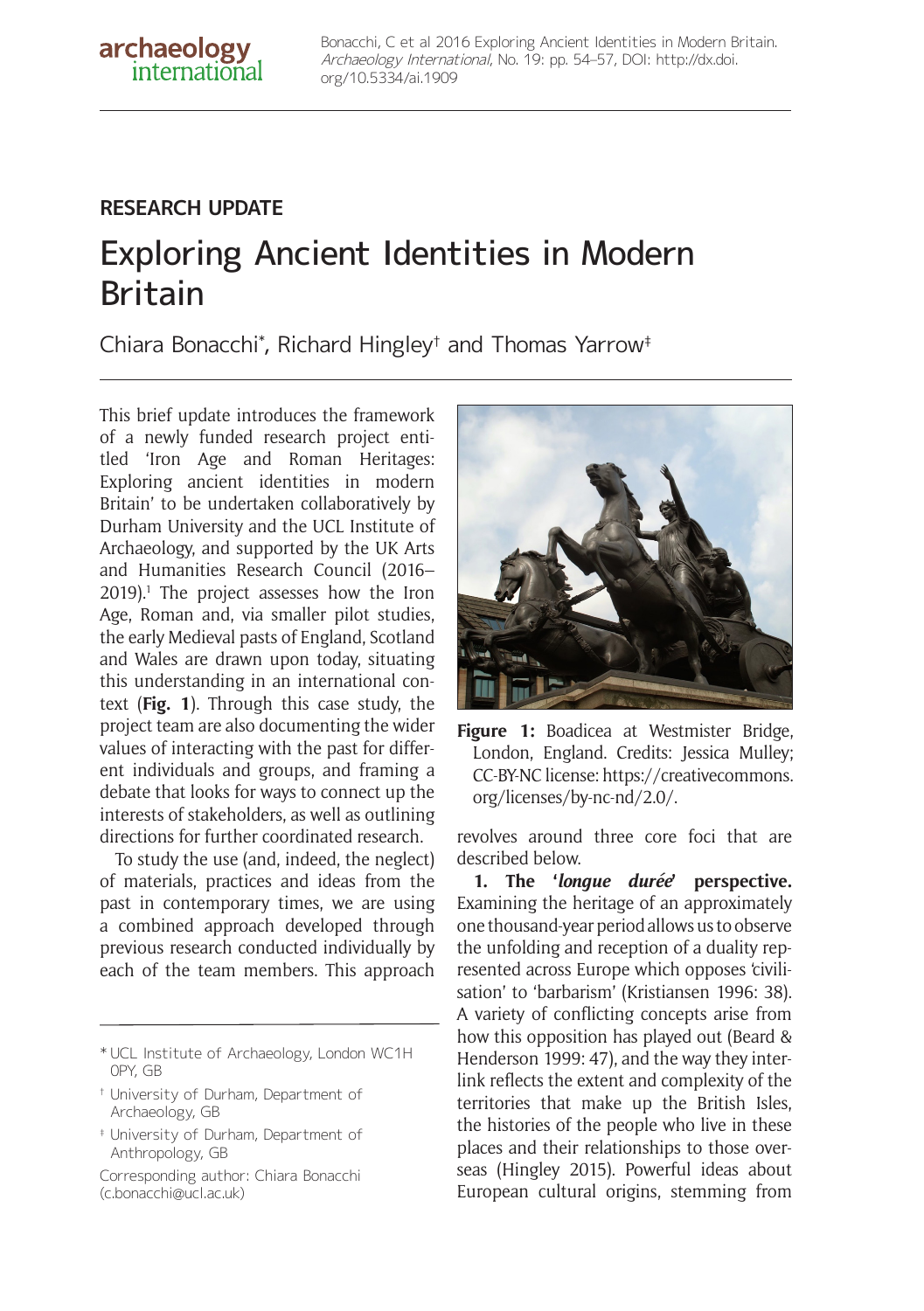the writings of classical authors who drew a distinction between 'civilization' and 'barbarism', have been used to contrast native peoples with Roman invaders. These notions were also invoked later on to establish connections with a classical past sometimes in a search for legitimisation. Following this line of enquiry, we can discover how not only isolated aspects of Iron Age, Roman and early Medieval pasts (e.g. relating to military life, movements and migrations, sustainable economy, etc.) but, much more importantly, also (dis?)continuous long-term historical structures (e.g. frontier/s and frontier regions) have become part of modern social tissues in Britain, and the underlying reasons for this.

**2. The making of heritage values.** Most archaeological research aims to establish the meaning of the past as a subject of study distanced from the present. Smith and Waterton's (2012: 2) concept of 'authorized heritage discourse' defines the tangible monuments and ancient objects that have been kept and displayed by archaeologists and heritage practitioners as the resources identified to prioritize their own self-interests. Heritage can, however, have far broader meanings: the 'uses, values and associations' carried by the historic environment for various stakeholders (Smith and Waterton 2012: 1). How these values are made, unmade and rehashed, however, requires close scrutiny of the field of 'expert practices' to understand the micro-politics of different positions, while contemplating the extent to which some of these 'professional' actions and ideas are internalized by 'nonprofessional' actors (Jones & Yarrow 2013: 22).

If some heritage values derive from the meanings assigned to specific ancient identities, periods and places, others do not. Individuals and groups engage with the past for a number of reasons. These range widely from altruistic motivations of 'sharing and generosity' linked to online volunteering (e.g. Oomen & Arovo 2011) through to the desire to spend time with one's own family when visiting a museum or heritage site (e.g. Moussouri & Roussos 2013). A body of literature has assessed heritage values, variously theorized and subdivided into typologies encompassing intrinsic and extrinsic values, social and economic values, etc. (e.g. de la Torre 2002; Dümcke & Gnedovsky 2013). This literature is lacking a coordinated study, thus the intention is to research the value of public interactions with the past occurring in different contexts, via diverse media and platforms, and to look in depth at one case study and at different stakeholders.

**3. Integrated methodology and the digital conundrum.** In recent years, the proliferation and diffusion of web infrastructures have effectively challenged established epistemologies in public archaeology and heritage studies, as they have in the social sciences more generally (Bonacchi in press). Through the online space, it has become possible to investigate problems related not just to Internet cultures but also to offline ones, by interrogating the same web resources via study designs that can be both extensive, looking 'to collect larger amounts of data for quantitative types of analyses', and locomotive, examining 'in a continued way the effect of time passing' (Bonacchi in press; Housley *et al.* 2014). It has already been underlined (e.g. Kitchin 2014) that the analysis of online data can open unprecedented opportunities for research, thanks to its greater spatial and temporal detail. This quantitative-qualitative joined-up strategy will be used to elicit the manifold attitudes and behaviours towards Iron Age, Roman and early Medieval heritages, and to identify the wider values of interacting with the past current in contemporary Britain.

Through the multi-faceted approach outlined above, the project will explore new ground and attempt to set novel agendas in the fields of digital heritage, public archaeology and social anthropology. It aims to create innovative research-led and research-based teaching in synergy with existing courses and paths in the heritage studies, world archaeology and archaeological science domains at Durham University and UCL Institute of Archaeology (as, for example, in the MSc in Computational Archaeology – see 'News' section in this issue).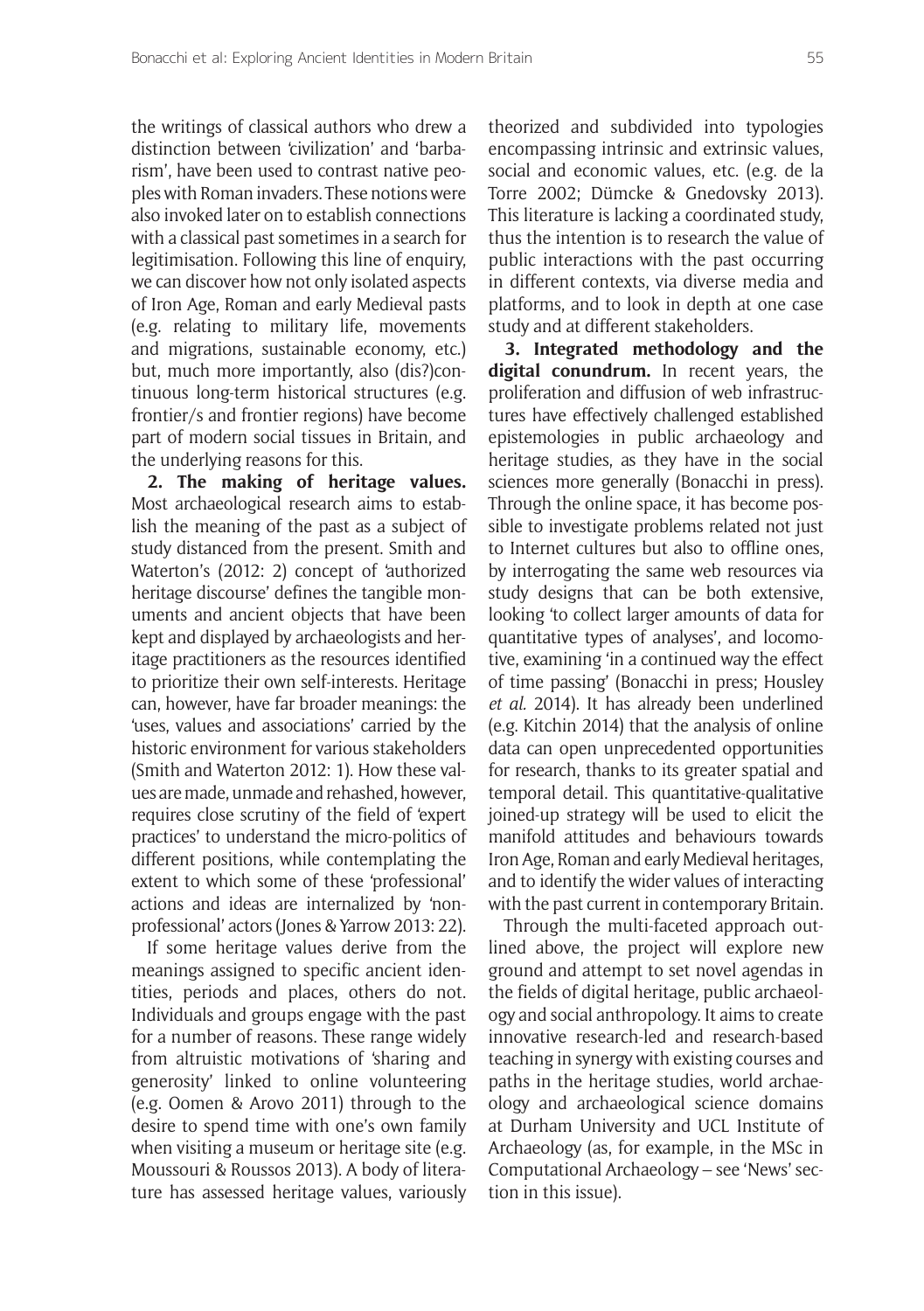### **Notes**

<sup>1</sup> The project team is composed of Richard Hingley (PI), Chiara Bonacchi (CI), Thomas Yarrow (CI), Kate Sharpe (Research Associate).

## **Acknowledgements**

We are grateful to the UK Arts and Humanities Research Council for financing the project 'Iron Age and Roman Heritage: Exploring ancient identities in modern Britain' (IARH), and to other research endeavors on which IARH builds. We are also indebted to the members of the project advisory group, who have generously contributed to refining the research framework: Andrew Bevan, Daniel Pett, Mark Altaweel, Peter Schauer, Mike Bishop, Steph Harrop, Colin Haselgrove and Sîan Jones.

#### **Competing Interests**

The authors declare that they have no competing interests.

#### **References**

- **Beard, M** and **Henderson, J** 1999 Rule(d) Britannia: Displaying Roman Britain in the Museums. In: Merriman, N (Ed.) *Making early history in Museums*. Leicester: Leicester University Press, pp. 44–73.
- **Bonacchi, C** in press Digital Media in Public Archaeology. In: Moshenska, G (Ed.) *Key Concepts in Public Archaeology*. London: UCL Press.
- **De la Torre, M** 2002 *Assessing the values of Cultural Heritage*. Los Angeles: The Getty Conservation Institute. Available at: https://www.getty.edu/conservation/ publications\_resources/pdf\_publications/ pdf/assessing.pdf.
- **Dümcke, C** and **Gnedovsky M** 2013 *The Social and Economic Value of Cultural Heritage: Literature Review*. EENC paper (European Expert Network on Culture).
- **Hingley, R** 2015 Working with descendant communities in the study of Roman Britain: fragments of an ethnographic project design. In: Hayes, K H and Cipolla, C N (Eds.) *Entangling Colonial Narratives: Comparative Archaeological Approaches*.

Gainesville: University of Florida Press. DOI: http://dx.doi.org/10.5744/florida/ 9780813060705.003.0009

- **Housley, W**, **Procter, R**, **Edwards, A**, **Burnap, P**, **Williams, M**, **Sloan, L**, **Rana, O**, **Morgan, J**, **Voss, A** and **Greenhill, A** 2014 Big and broad social data and the sociological imagination: A collaborative response. *Big Data & Society*, 1(1). DOI: http://dx.doi.org/10.1177/ 2053951714545135
- **Jones, S** and **Yarrow, T** 2013 Crafting authenticity: An ethnography of conservation practice. *Journal of Material Culture*, 18(1): 3–26. DOI: http://dx.doi. org/10.1177/1359183512474383
- Kitchin, R 2014 (Jun) Big Data, new epistemologies and paradigm shifts. *Big Data & Society* 1(1): 1–12. DOI: http://dx.doi. org/10.1177/2053951714528481
- **Kristiansen, K** 1996 'European origins "civilisation" and "barbarism"'. In: Graves-Brown, P, Jones, S and Gamble, C (Eds.) *Cultural Identity and Archaeology: The construction of European communities*. London: Routledge, pp. 138–44.
- **Moussouri, T** and **Roussos G** 2013 Examining the effect of visitor motivation on observed visit strategies using mobile computer technologies. *Visitor Studies*, 6(1): 21–38. DOI: 10.1080/10645578.2013.767732
- **Oomen, J** and **Aroyo L** 2011 Crowdsourcing in the Cultural Heritage Domain: Opportunities and Challenges. In: C&T'11. Proceedings of the *5th International Conference on Communities and Technologies*, 29 June–2 July 2011, Brisbane, Australia. New York: ACM, pp. 138–149. DOI: http:// dx.doi.org/10.1145/2103354.2103373
- **Smith, L** and **Waterton, E** 2012 Constrained by Commonsense: The Authorised Heritage Discourse in Contemporary Discourse. In: Carman, J, Skeates, R and McDavid, C (Eds) *The Oxford Handbook of Public Archaeology*. Oxford: Oxford University Press, pp. 153–171. DOI: http://dx.doi.org/10.1093/oxfordhb/9780 199237821.013.0009